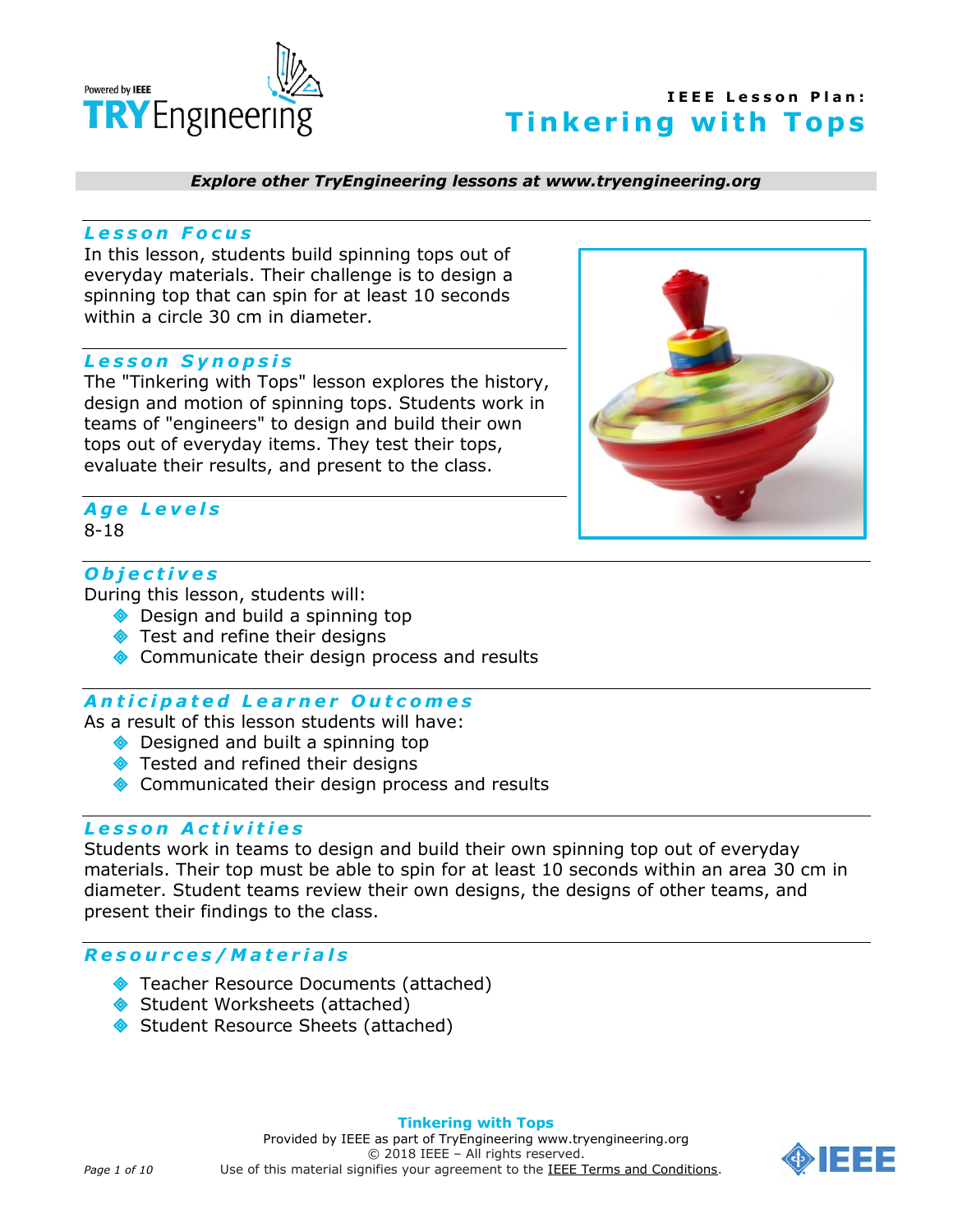# A lignment to Curriculum Frameworks

See attached curriculum alignment sheet.

### *I n t e r n e t C o n n e c t i o n s*

- TryEngineering (www.tryengineering.org)
- Wikipedia Gyroscopic Effect (https://en.wikipedia.org/wiki/Gyroscope)
- Spinning Top & Yo-Yo Museum (http://www.topmuseum.org/)

### *R e c o m m e n d e d R e a d i n g*

- Tops: Making the Universal Toy (ISBN: 978-1933502175)
- The Top-Universal Toy, Enduring Pastime (ISBN: 978-0517504161)
- The Little Book of Tops: Tricks, Lore, and More/Book and Top (ISBN 978- 1561383108)

### *O p t i o n a l W r i t i n g A c t i v i t y*

 Write a paragraph or essay describing how engineering is applied in the toy industry.

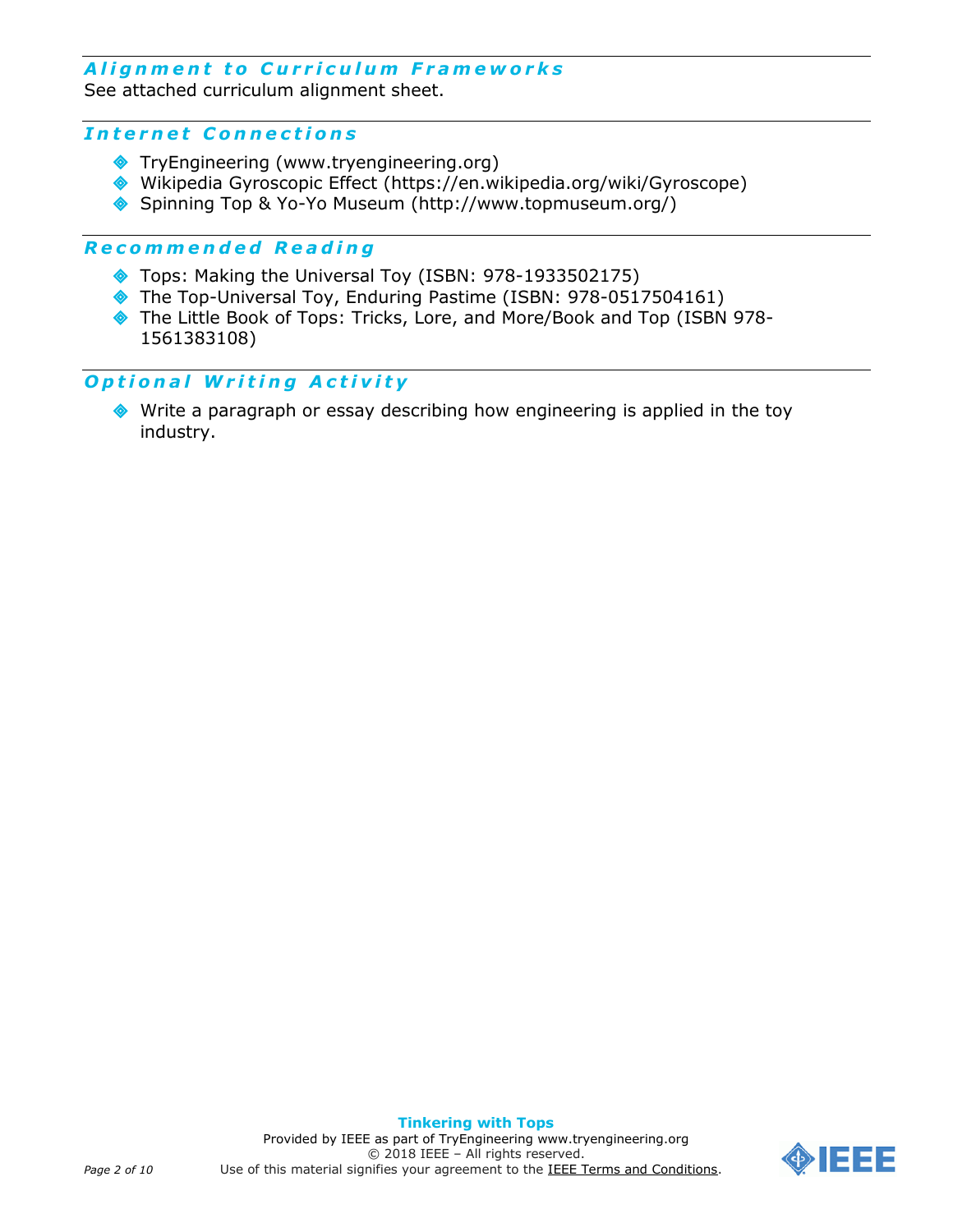

# **I E E E L e s s o n P l a n : Tinkering with Tops**

# *F o r T e a c h e r s : T e a c h e r R e s o u r c e*

# **Lesson Goal**

The goal of this lesson is for students to design their own spinning top that can spin for at least 10 seconds within a circle 30 cm in diameter. Student teams design their spinning tops out of everyday materials and then test their designs. Students then evaluate the effectiveness of their spinning tops and those of other teams, and present their findings to the class.

# **Lesson Objectives**

During this lesson students will:

- ◆ Design and build a spinning top
- **◆** Test and refine their designs
- ◆ Communicate their design process and results

# **Materials**

One set of materials for each group of students:

- o sharpened
- pencils
- o pens
- o toothpicks
- o cds
- o coffee stirrers
- o plastic lids o pennies

o paper plates

o marbles

o metal washers

o tape

- o string
- o clay
- o scissors
- o stopwatches
- o ruler

# **Procedure**

- 1. Show students the various Student Reference Sheets. These may be read in class, or provided as reading material for the prior night's homework. Have students visit Wikipedia Gyroscopic Effect (https://en.wikipedia.org/wiki/Gyroscope) to learn about gyroscopes.
- 2. Divide students into groups of 2-3 students, providing a set of materials per group.
- 3. Explain that students must develop a spinning top from everyday items. The top needs to spin for at least 10 seconds within a circle that is 30 cm in diameter. Students can mark this area with tape or string on the floor. The top that can spin the longest within the circle is the winner.
- 4. Students meet and develop a plan for their spinning top. They agree on materials they will need, write or draw their plan, and then present their plan to the class.
- 5. Student teams may also trade unlimited materials with other teams to develop their ideal parts list.
- 6. Student groups next execute their plans. They may need to rethink their plan, request other materials, trade with other teams, or start over.
- 7. Next….teams will test their spinning tops. Their object is to design a spinning top that can spin for at least 10 seconds within a 30 cm circle.
- 8. Teams then complete an evaluation/reflection worksheet, and present findings.

# **Time Needed**

One to two 45 minute class periods

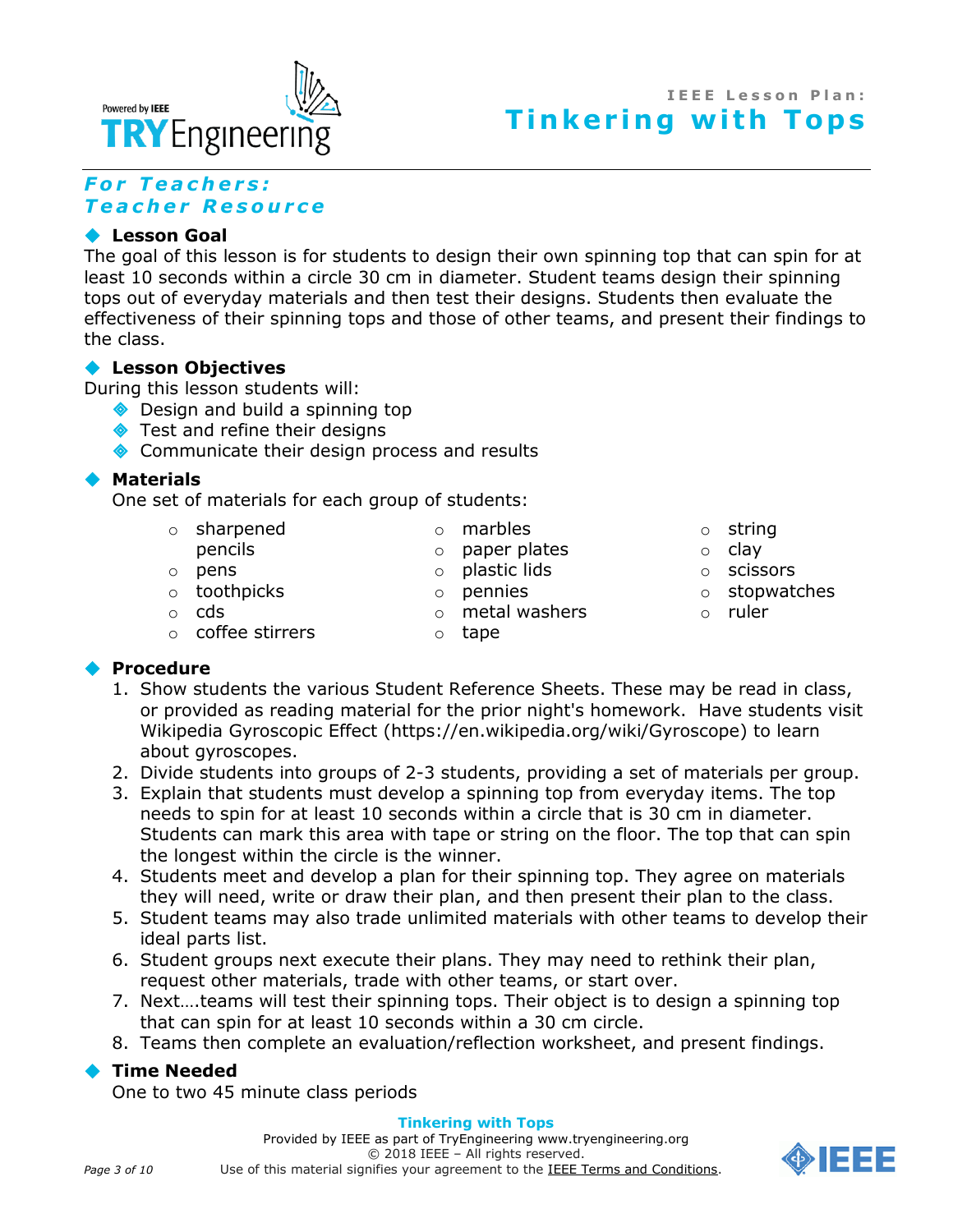

# *S t u d e n t R e s o u r c e :* **All about Tops**

# **History of the Top**

Tops have been in existence for thousands of years. The first top was most likely a rock or acorn spun by a child. Tops have been used for entertainment, gambling, or even spiritual purposes. Tops have been discovered throughout history all over the world. Clay tops have been found dating back to 3500 BC in the Middle East. Wooden tops found in Egypt are believed to date back to 2000 – 1400 BC. Tops have been found in Greece from as early as 500 BC. In Rome, tops made of bone dating from 27 BC have been discovered.

### **Anatomy of a Top**

A top is made up of four basic elements, the tip or point,

the shoulder, the crown and the body. The top spins on its tip or point. At the opposite end of the top is what is known as the crown. The crown is sometimes used to spin the top using one's fingers. Below the crown is what is known as the shoulder. Between the shoulder and the point is the body of the top. Tops can be made out of all different kinds of materials such as clay, wood, ceramic, or plastic.

# **Types of Tops**

There are many different varieties of tops.

**Twirling top -** A twirling top is spun by manually twisting the crown. A dreidel is a common example of a twirling top.

**Supported top –** A top which is spun with a string while the top is held upright by a support.

**Whip top** - A whip top is set into motion and kept spinning by whipping it with a whip.

**Throwing top** - A throwing top has a string wrapped around its body which is attached to a stick. When the top is thrown causing the string to be rapidly released from its body, the top spins.

**Pump top** - A pump top has a crown that is pushed down or pumped several times to create the spin.





Twirling top



Throwing top



Pump top

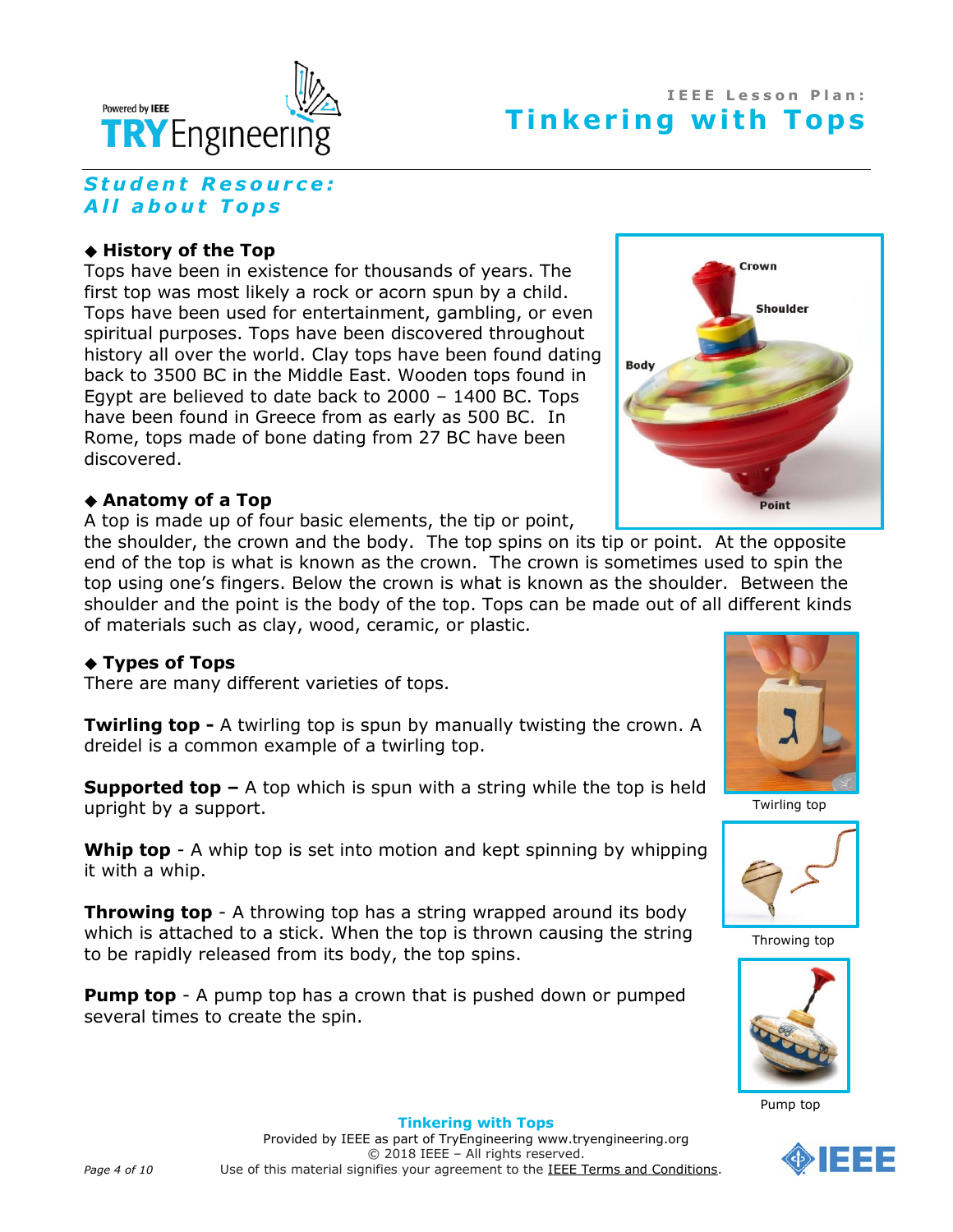

# **I E E E L e s s o n P l a n : Tinkering with Tops**

# *S t u d e n t W o r k s h e e t : Design a Spinning Top*

You are a team of engineers who have been given the challenge to design a spinning top out of everyday items. The top needs to be able to spin for at least 10 seconds within a circle that is 30 cm in diameter. The top that can spin the longest in the circle is the winner.

◆ Planning Stage

Meet as a team and discuss the problem you need to solve. Then develop and agree on a design for your spinning top. You'll need to determine what materials you want to use.



Draw your design in the box below, and be sure to indicate the description and number of parts you plan to use. Present your design to the class.

Design:

Materials Needed:

You may choose to revise your teams' plan after you receive feedback from class.

### ◆ Construction Phase

Build your top. Tips: You may want to experiment with different quantities of weights and the placement of those weights, as well as the distance between the body of the top and the point. During construction you may decide you need additional materials or that your design needs to change. This is ok – just make a new sketch and revise your materials list.

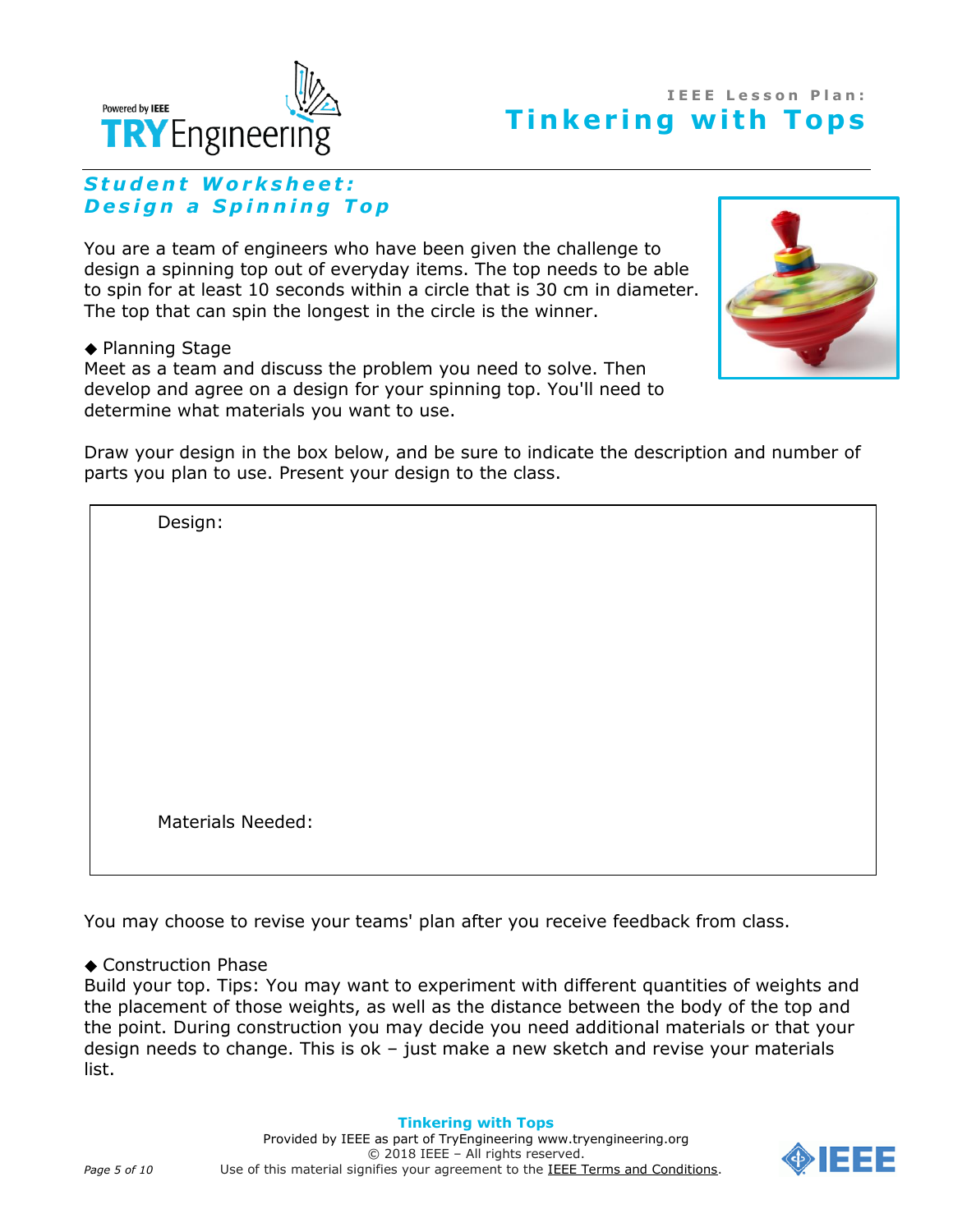



# Student Worksheet: **Design a Spinning Top (continued)**

### ◆ Testing Phase

Each team will test their top. You'll need to time your test to make sure your top can spin for at least 10 seconds within a circle that is 30 cm in diameter. Be sure to watch the tests of the other teams and observe how their different designs worked.

|         | Time Spun within 30<br>cm Circle | <b>Total Time Spun</b> |
|---------|----------------------------------|------------------------|
| Test 1  |                                  |                        |
| Test 2  |                                  |                        |
| Test 3  |                                  |                        |
| Test 4  |                                  |                        |
| Average |                                  |                        |

### Evaluation Phase

Evaluate your teams' results, complete the evaluation worksheet, and present your findings to the class.

Use this worksheet to evaluate your team's results in the Tinkering with Tops lesson:

1. Did you succeed in creating a top that spun for at least 10 seconds within the 30 cm circle? If so, what was the maximum time it spun? If not, why did it fail?

2. Did you decide to revise your original design or request additional materials while in the construction phase? Why?

3. Did you negotiate any material trades with other teams? How did that process work for you?

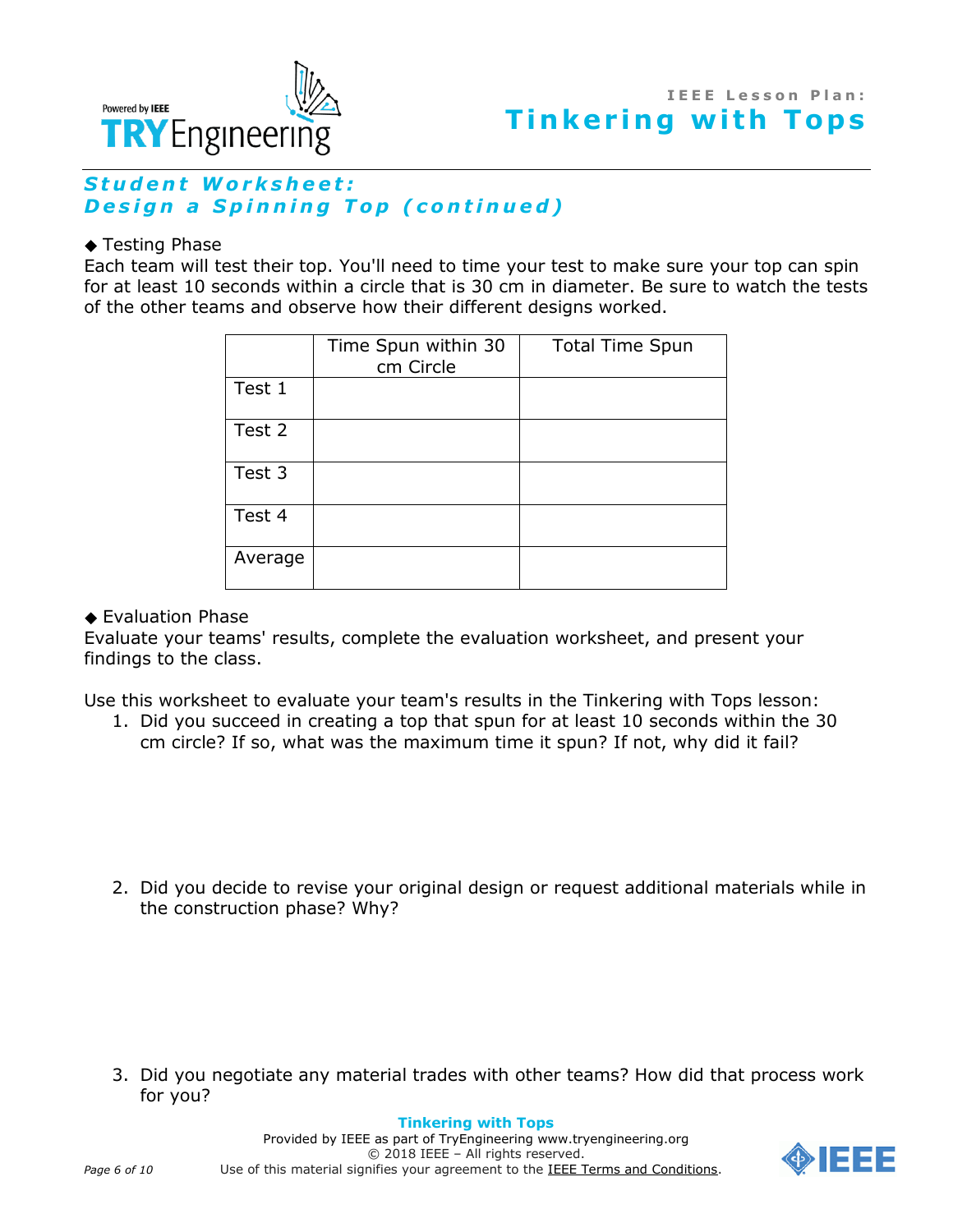



# Student Worksheet: **Design a Spinning Top (continued)**

- 4. If you could have had access to materials that were different than those provided, what would your team have requested? Why?
- 5. Do you think that engineers have to adapt their original plans during the construction of systems or products? Why might they?
- 6. If you had to do it all over again, how would your planned design change? Why?
- 7. What designs or methods did you see other teams try that you thought worked well?
- 8. Do you think you would have been able to complete this project easier if you were working alone? Explain…
- 9. Can you devise a way to calculate the number of rotations your top made in 10 seconds? If so how?
- 10. Why do you think the spinning top has been such a universal toy?



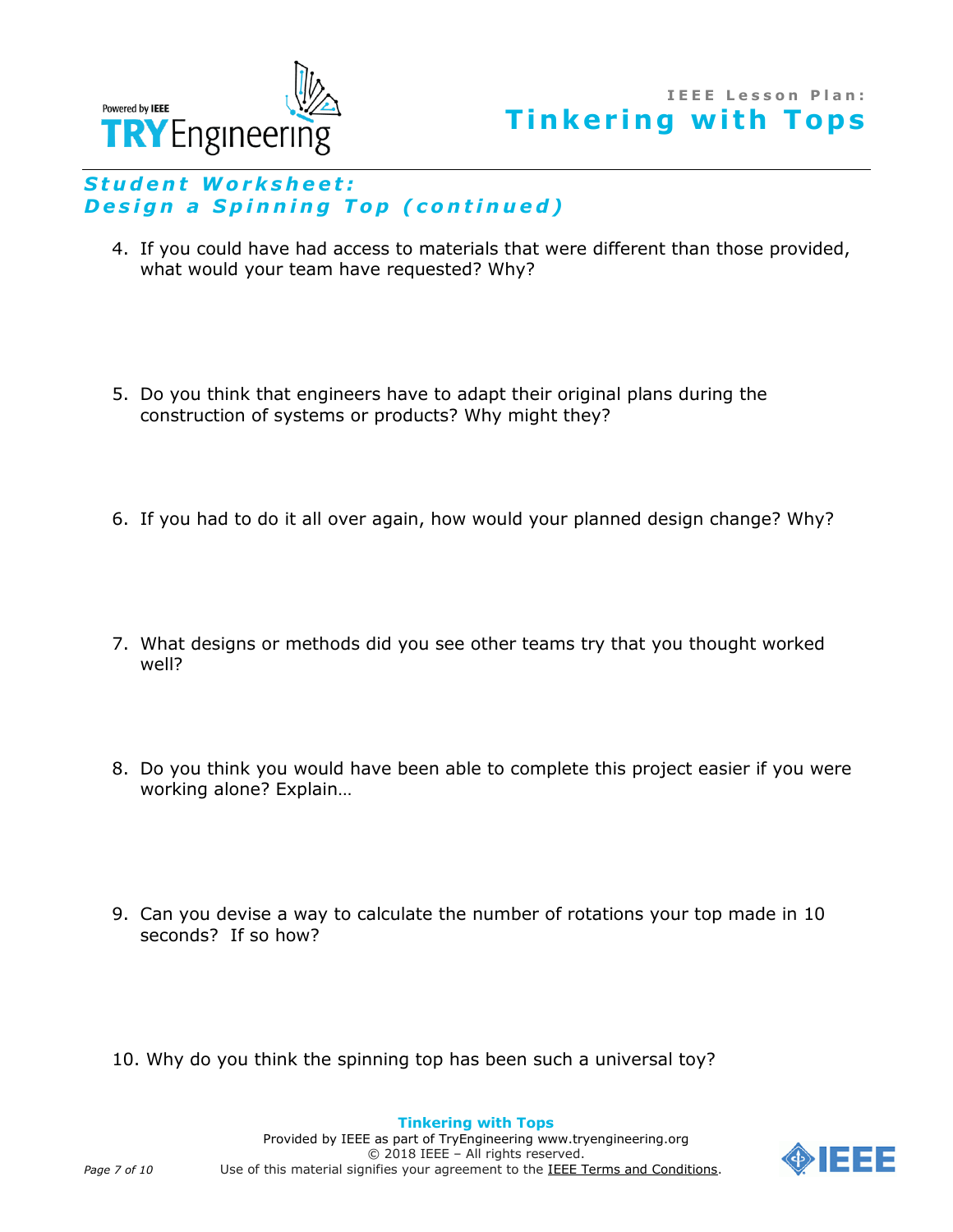

# *For Teachers:* Alignment to Curriculum Frameworks

**Note:** Lesson plans in this series are aligned to one or more of the following sets of standards:

- U.S. Science Education Standards [\(http://www.nap.edu/catalog.php?record\\_id=4962\)](http://www.nap.edu/catalog.php?record_id=4962)
- U.S. Next Generation Science Standards [\(http://www.nextgenscience.org/\)](http://www.nextgenscience.org/)
- International Technology Education Association's Standards for Technological Literacy [\(http://www.iteea.org/TAA/PDFs/xstnd.pdf\)](http://www.iteea.org/TAA/PDFs/xstnd.pdf)
- U.S. National Council of Teachers of Mathematics' Principles and Standards for School Mathematics [\(http://www.nctm.org/standards/content.aspx?id=16909\)](http://www.nctm.org/standards/content.aspx?id=16909)
- U.S. Common Core State Standards for Mathematics [\(http://www.corestandards.org/Math\)](http://www.corestandards.org/Math)
- Computer Science Teachers Association K-12 Computer Science Standards [\(http://csta.acm.org/Curriculum/sub/K12Standards.html\)](http://csta.acm.org/Curriculum/sub/K12Standards.html)

# **[National Science Education Standards](http://www.nap.edu/books/0309053269/html/index.html) Grades K-4 (ages 4 - 9) CONTENT STANDARD A: Science as Inquiry**

As a result of activities, all students should develop ◆ Abilities necessary to do scientific inquiry

# **CONTENT STANDARD B: Physical Science**

As a result of the activities, all students should develop an understanding of ◆ Properties of objects and materials

# **CONTENT STANDARD G: History and Nature of Science**

As a result of activities, all students should develop understanding of

Science as a human endeavor

### **[National Science Education Standards](http://www.nap.edu/books/0309053269/html/index.html) Grades 5-8 (ages 10 - 14) CONTENT STANDARD A: Science as Inquiry**

As a result of activities, all students should develop

# ◆ Abilities necessary to do scientific inquiry

# **CONTENT STANDARD B: Physical Science**

As a result of their activities, all students should develop an understanding of **♦ Motions and forces** 

### **CONTENT STANDARD G: History and Nature of Science**

As a result of activities, all students should develop understanding of **◆ History of science** 

# **[National Science Education Standards](http://www.nap.edu/books/0309053269/html/index.html) Grades 9-12 (ages 14-18) CONTENT STANDARD A: Science as Inquiry**

As a result of activities, all students should develop

# ◆ Abilities necessary to do scientific inquiry

### **CONTENT STANDARD B: Physical Science**

As a result of their activities, all students should develop understanding of ◆ Motions and forces

# **CONTENT STANDARD E: Science and Technology**

As a result of activities, all students should develop

- ◆ Abilities of technological design
- ◆ Understandings about science and technology

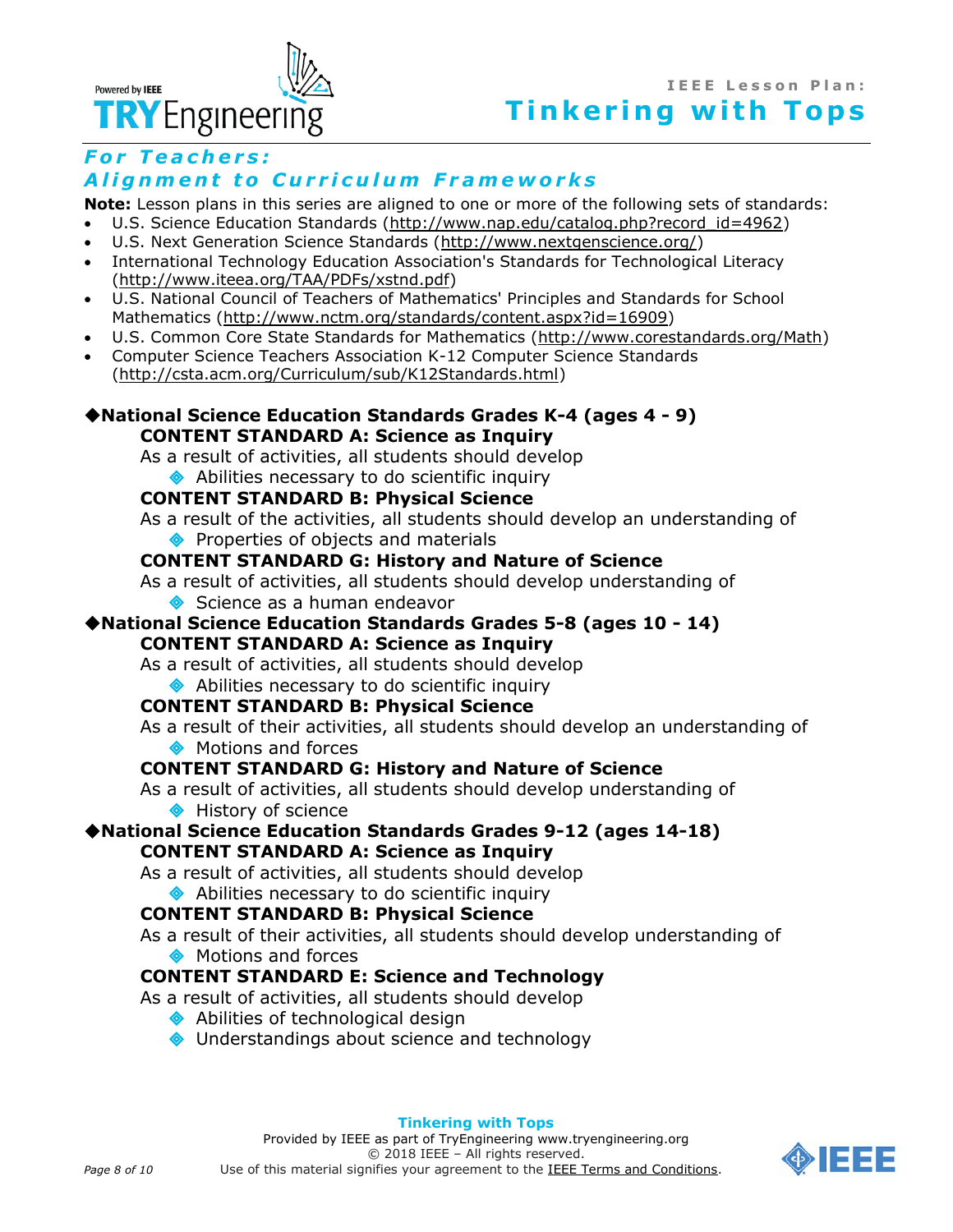



# *For Teachers:* **Alignment to Curriculum Frameworks**

# **[National Science Education Standards](http://www.nap.edu/books/0309053269/html/index.html) Grades 9-12 (ages 14-18) CONTENT STANDARD F: Science in Personal and Social Perspectives**

As a result of activities, all students should develop understanding of Science and technology in local, national, and global challenges

# **CONTENT STANDARD G: History and Nature of Science**

As a result of activities, all students should develop understanding of

♦ Historical perspectives

# **Next Generation Science Standards Grades 2-5 (Ages 7-11) Matter and its Interactions**

◆ 2-PS1-2. Analyze data obtained from testing different materials to determine which materials have the properties that are best suited for an intended purpose.

# **Motion and Stability: Forces and Interactions**

Students who demonstrate understanding can:

◆ 3-PS2-1. Plan and conduct an investigation to provide evidence of the effects of balanced and unbalanced forces on the motion of an object.

# **Engineering Design**

Students who demonstrate understanding can:

- ◆ 3-5-ETS1-1.Define a simple design problem reflecting a need or a want that includes specified criteria for success and constraints on materials, time, or cost.
- **♦ 3-5-ETS1-2.Generate and compare multiple possible solutions to a problem** based on how well each is likely to meet the criteria and constraints of the problem.
- 3-5-ETS1-3. Plan and carry out fair tests in which variables are controlled and failure points are considered to identify aspects of a model or prototype that can be improved.

# **Next Generation Science Standards Grades 6-8 (Ages 11-14) Engineering Design**

Students who demonstrate understanding can:

 MS-ETS1-2 Evaluate competing design solutions using a systematic process to determine how well they meet the criteria and constraints of the problem.

# **Principles and Standards for School Mathematics (ages 11 - 14) Measurement Standard**

-Apply appropriate techniques, tools, and formulas to determine measurements.

◆ solve simple problems involving rates and derived measurements for such attributes as velocity and density.